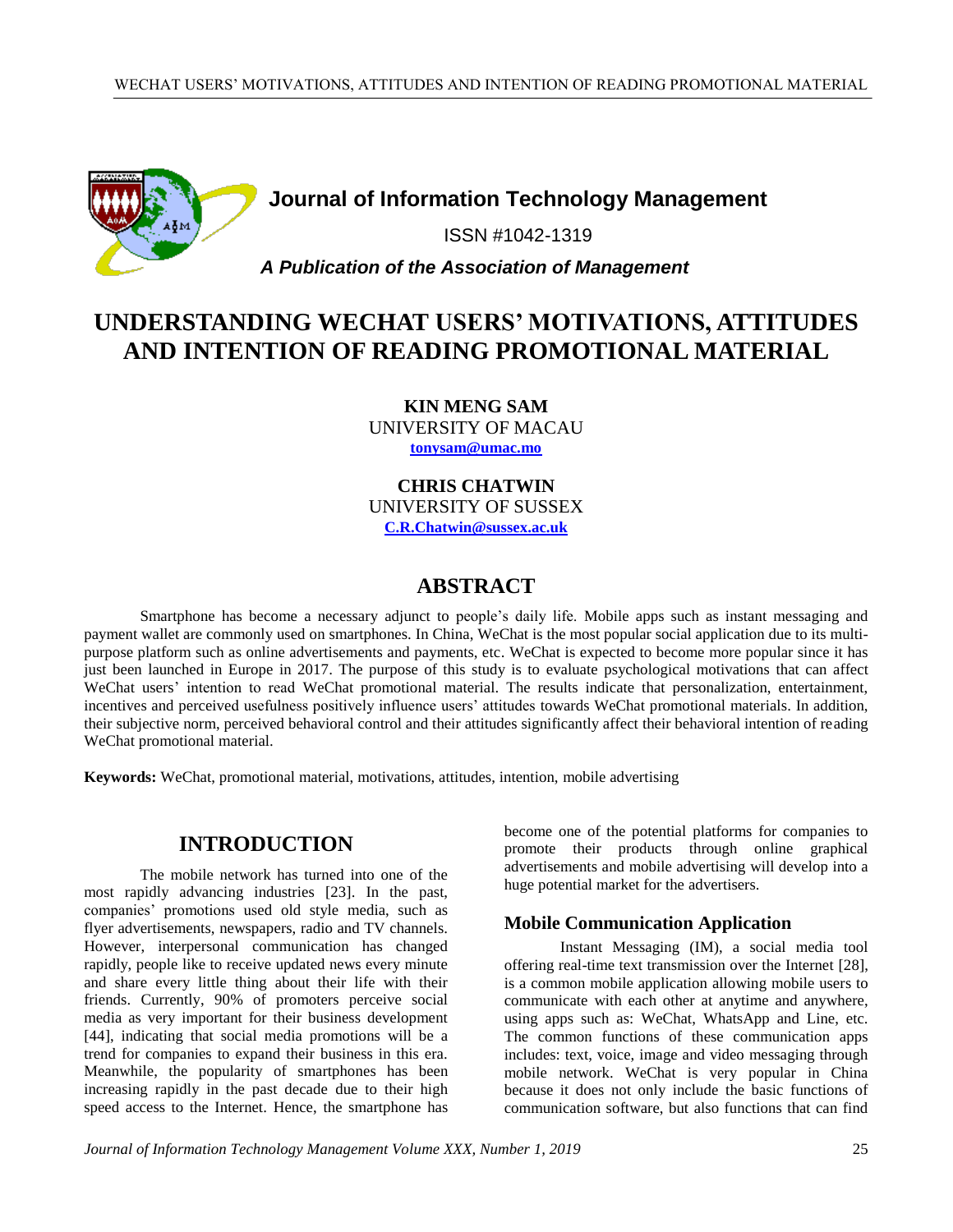the people who are also using WeChat nearby. In this way, promoters can make use of this feature to advertise their products and services. It is the main reason why WeChat, developed by Tencent holdings limited in 2011, is the most popular communication mobile app in China [48]. WeChat is also expected to be one of the most popular communication mobile apps in the global market as it has just been launched in Europe [6]. Furthermore, due to the fact that some of the social media apps are blocked in China, for example: Facebook, YouTube and Twitter - WeChat is one of the most important mediums that marketers can utilize to communicate directly with their Chinese mobile users [28]. As a result, WeChat provides a channel for companies to promote their brands and products in the global market.

### **Mobile Promotion**

Promotion is one of the frequently used tools in marketing strategy. The mobile channel has emerged as a new, potential tool for promotional activities [2, 51]. Major impacts of mobile devices on the marketing communication mix appear in three areas: advertising, sales promotion, and direct marketing [27]. Mobile advertising can target customers everywhere [41]. Compared to the traditional promotion channels, such as Newspapers, TVs and Radios, mobile promotion channels provide an effective way to promote the products to the public, because it permits users to instantly obtain and share information with a list of their online "buddies" [8].

Previous studies indicated that Theory of Planned Behavior (TPB) and Technology acceptance model (TAM) can be integrated to predict consumers' behavior about mobile marketing [54]. This study investigates online consumers' perceptions of WeChat promotional materials by using the integrated model. The purpose of this study is to identify some significant factors that affect Chinese consumers' intention to read WeChat promotional Materials (WPM). Once the factors are identified, the results may provide a reference for marketers to design an appropriate promotional strategy to promote their products and services. In addition, mobile application developers can further improve the design of WeChat promotional materials to improve consumers' experience of mobile business in WeChat; thus increasing the possibility of making higher revenues.

# **BACKGROUND, RESEARCH MODEL AND HYPOTHESES**

#### **The Growth of Mobile Advertisement**

Mobile Advertising allows marketers to deliver a content based marketing strategy effectively because it is better targeted and more engaging. With the emergence of mobile network, the marketers can advertise their products or services through wireless devices. In the US, mobile advertising spending rose dramatically from US\$1.45 billion to US\$19.15 billion between 2011 and 2014 [46]. In Europe, mobile advertising growth continues to accelerate and increased 68.2% to 49 billion US dollars in 2015 from 29 billion US dollars in 2014. In China, mobile marketing is very popular with young Chinese consumers [16]. According to Econsultancy [11], investment in local mobile advertising was expected to exceed US\$1.65 billion in 2014, a year-on-year increase of 93.6% in China. PwC forecasts the Chinese mobile advertising market to grow at a 27% compound annual growth from over US\$1.81 billion in 2014 to US\$3.72 billion in 2017 [38]. This data indicates that the potential market for advertising products/services on the smartphones' platform is huge. One of the popular channels for mobile advertising is WeChat, where enterprises can create their own official accounts to create consumer experiences through its open platform and extended services such as WeChat Pay for a truly mobile digital life. Tencent's "performance marketing" sales jumped by 83 percent in 2015 to hit US\$0.64 billion, thanks to the enterprises' advertisements in WeChat and revenue from official accounts for brands inside WeChat [47].

### **Personalization and Irritation**

Personalization is defined as a mechanism of changing a system in order to customize users' personal characteristics [2]. Chellappa et al. [5] indicated that personalization can increase the consumers' interest in the messages about their personal and preference information. Previous studies indicated that personalization is an important component that improves a consumer's attitude toward mobile advertising [35, 40, 53]. Thus, the following hypothesis is proposed:

> **H1.** Personalization has a positive impact on the attitude towards WeChat promotional materials.

Greyser [18] suggested that an increase in irritation levels can lead to a general reduction in the effectiveness of all advertising. Reyck et al. [39] revealed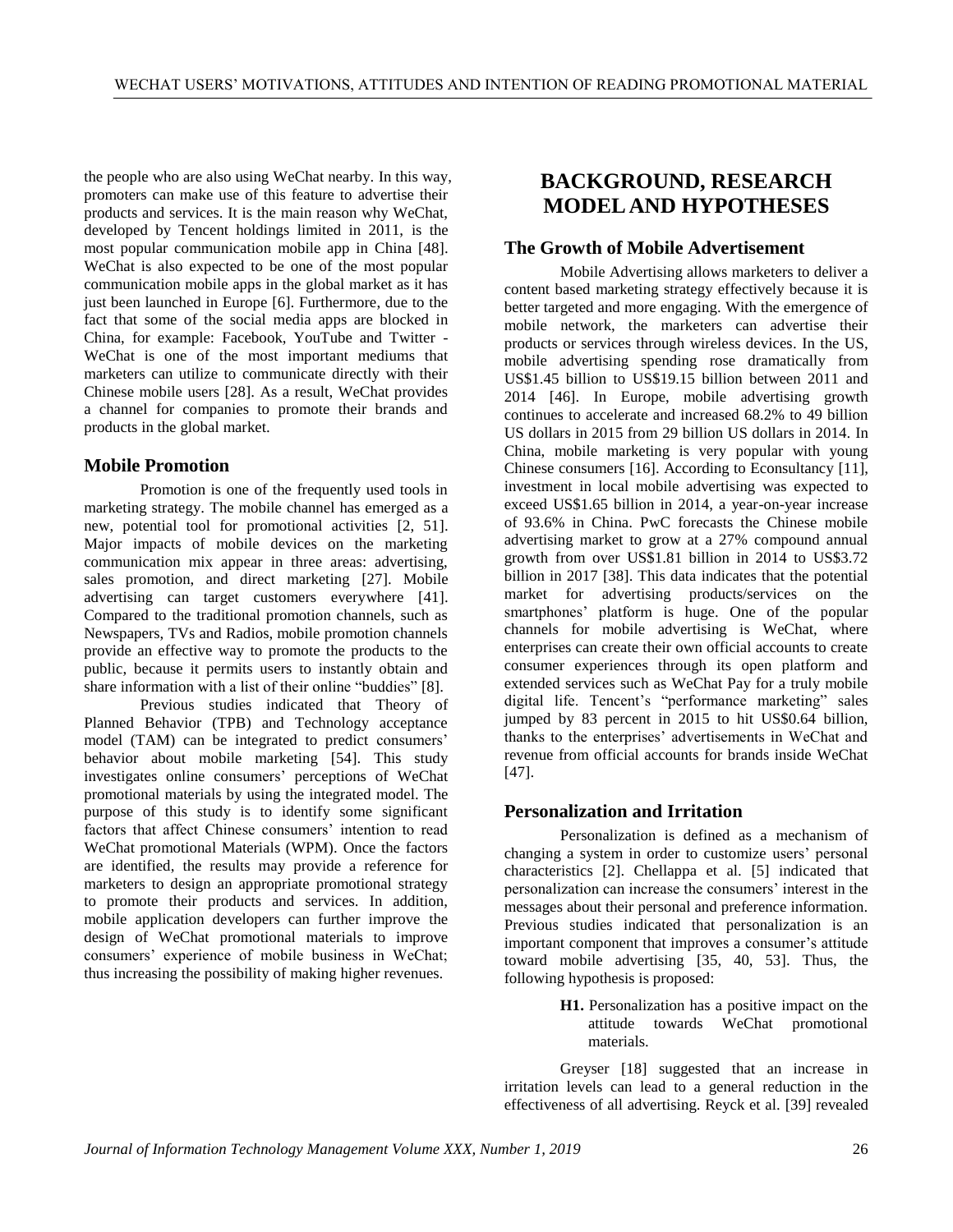consumers would prefer to give permission before receiving any mobile advertising in the future. Furthermore, Gao and Zang [15] indicated that irritating messages affects consumers' attitude towards receiving mobile advertising. If the advertising is related to the recipient's interests and needs, the level of irritation will be decreased [25]. Thus, the following hypothesis is proposed:

- **H2.** Irritation has a negative impact on the attitude towards WeChat promotional material.
- **H3.** Personalization has a negative impact on irritation of reading WeChat promotional material.

### **Entertainment, Informativeness and Credibility**

Entertainment refers to happiness valence perceived by users in the process of using a product/service [34]. Shavitt et al. [42] indicated that people's feeling of enjoyment is the important factor for consumers' attitude towards advertising. Entertainment has a positive influence on the consumers' attitude towards web advertising [10]. Tsang et al. [49] indicated that entertainment is the major factor influencing a person's attitude towards reading mobile advertisements. In addition, Fu et al. [14] indicated that there is a significant positive impact of entertainment on WeChat users' continuous use behavior. Moreover, entertainment has a positive influence on WeChat users' attitude [28]. Based on the previous study, Song et al. [45] also indicated that users have more leisure time to get entertainment services in WeChat . On the other hand, entertainment has a stronger relationship with attitude towards advertising on social network service [31]. Thus, the following hypothesis is proposed:

> **H4.** Entertainment has a positive impact on the attitude towards WeChat promotional material.

Informativeness refers to the ability to effectively provide relevant information [36]. Informative advertising can positively affect consumers' attitude towards mobile advertising [2, 50]. In addition, Mir [33] found information is one of the significant predictors of consumers' attitude towards advertising in social media context. Thus, the following hypothesis is proposed:

> **H5.** Informativeness has a positive impact on the attitude towards WeChat promotional material.

Credibility indicates a person's perception towards the truthfulness and believability of advertising [32]. Haghirian et al. [19] indicated that the advertising message is positively associated with the factor of credibility. Tsang et al. [49] also indicated that the credibility has a direct positive influence on consumers' attitude towards mobile advertising. In addition, credibility has significant influence on consumer's attitude towards receiving mobile promotions [7, 15]. Thus, the following hypothesis is proposed:

> **H6.** Credibility has a positive impact on the attitude towards WeChat promotional material.

### **Perceived Usefulness and Ease of Use**

Zhang and Mao [55] concluded both perceived usefulness and perceived ease of use have a positive impact on young Chinese consumers' intention towards SMS mobile advertising. Kim et al. [24] also indicated that the perceived usefulness and perceived ease of use have a positive impact on attitudes towards mobile advertising effect in a smart home environment. Thus, the following hypothesizes are proposed:

- **H7.** Perceived usefulness has a positive impact on the attitude towards WeChat promotional material.
- **H8.** Perceived ease of use has a positive impact on the attitude towards WeChat promotional material.

## **Incentives, Attitudes, Subjective Norm and Perceived Behavioral Control**

Incentive-based advertisement provides specific financial rewards to consumers who agree to read the advertisements [49]. Therefore, promoters may reward customers with free coupons to attract them to read their advertisements. In addition, Gao and Zang [15] indicated that the consumers would not reject promoters' advertisements in cases where some incentives were offered. Hanley and Becker [21] concluded that the incentives were a key motivating factor for the consumer to accept advertising in mobile devices, and those incentive types include but are not limited to the following, such as free minutes, ringtones, music, wallpaper, screensavers, etc., especially if the users are given monetary incentives. Thus, the following hypothesis is proposed: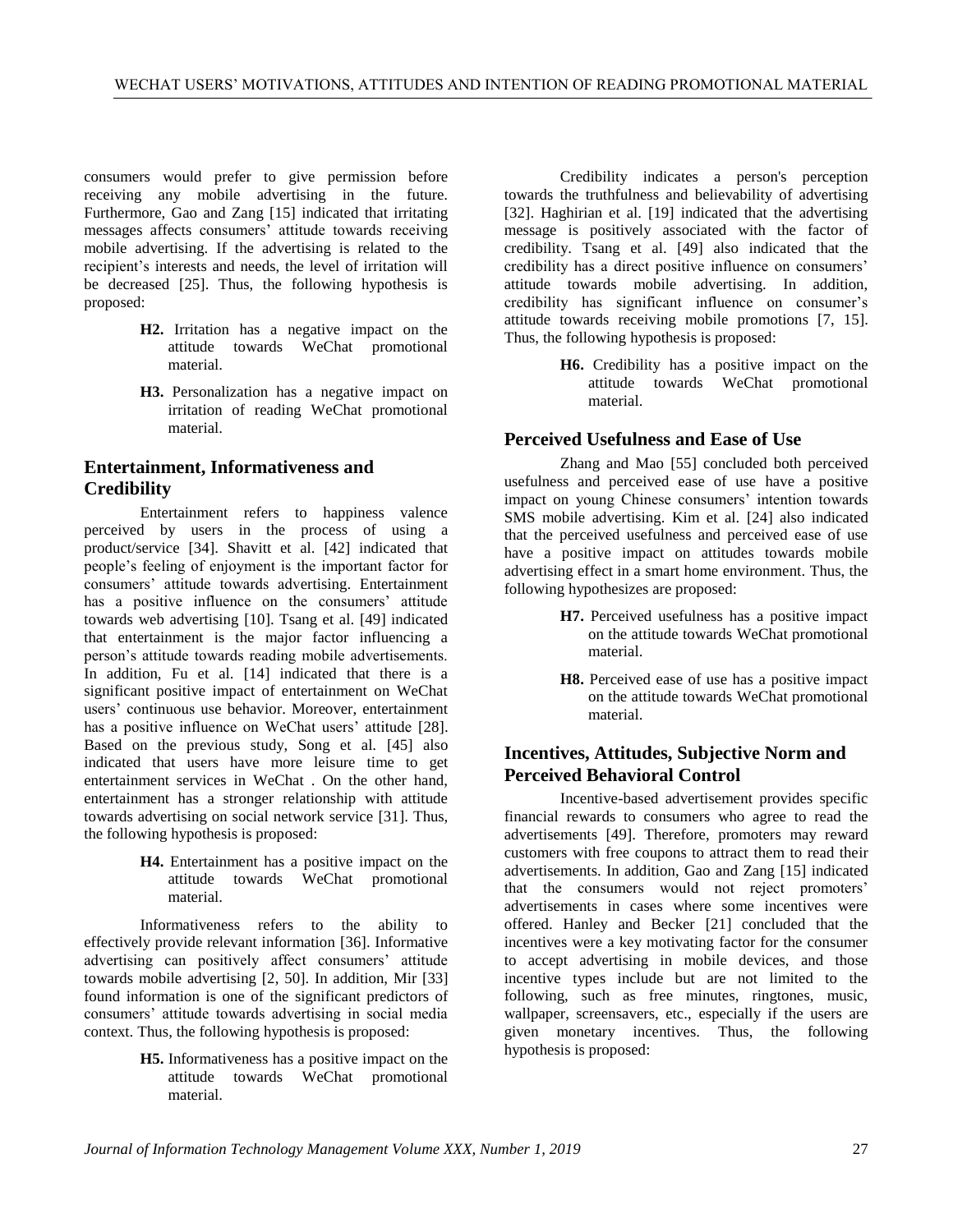#### **H9.** Incentive has a positive impact on consumers' attitude towards WeChat promotional material.

Based on the theory of planned behavior: attitude, subjective norm and perceived behavioral control are the main factors to affect a person's behavioral intention. Liu et al. [30] indicated that the TPB can provide useful information for the company to promote their products through advertising. Chang and Zhu [4] developed a theoretical model to predict peoples' behavioral intention to use social networking sites based on the theory of planned behavior. Okazaki et al. [37] found that attitude has a positive impact on user's intention to get mobile advertising.

- **H10.** Attitude has a positive impact on consumers' intention to read WeChat promotional material.
- **H11.** Subjective norm has a positive impact on consumers' intention to read WeChat promotional material.
- **H12.** Perceived behavior control has a positive impact on reading WeChat promotional material.

As a result, the proposed research model diagram is shown in Figure 1.



Figure 1: Conceptual Model

# **RESEARCH METHODOLOGY**

#### **Measurement**

The constructs in this proposed model are based on previous studies. The items of Attitude, Subjective Norm, Perceived Behavioral Control and Intention to read were adopted from Ajzen [1] while Perceived usefulness and Perceived ease of use were adopted from Davis [9]; Entertainment and Irritation were adopted from Tsang et al. [49]; Credibility was adopted from Chowdhury et al. [7]; Personalization was adopted from Xu [53]; Informativeness was adopted from Chang and Zhu [4] and Incentives were adopted from Unal et al. [50]. The questionnaire items are measured on a seven point Likert-Scale ranging from "strongly disagree  $= 1$ " to "strongly agree = 7". The measurement items are summarized in Appendix A.

#### **Data Collection**

This survey was conducted mainly to investigate Chinese consumers' intention to read WeChat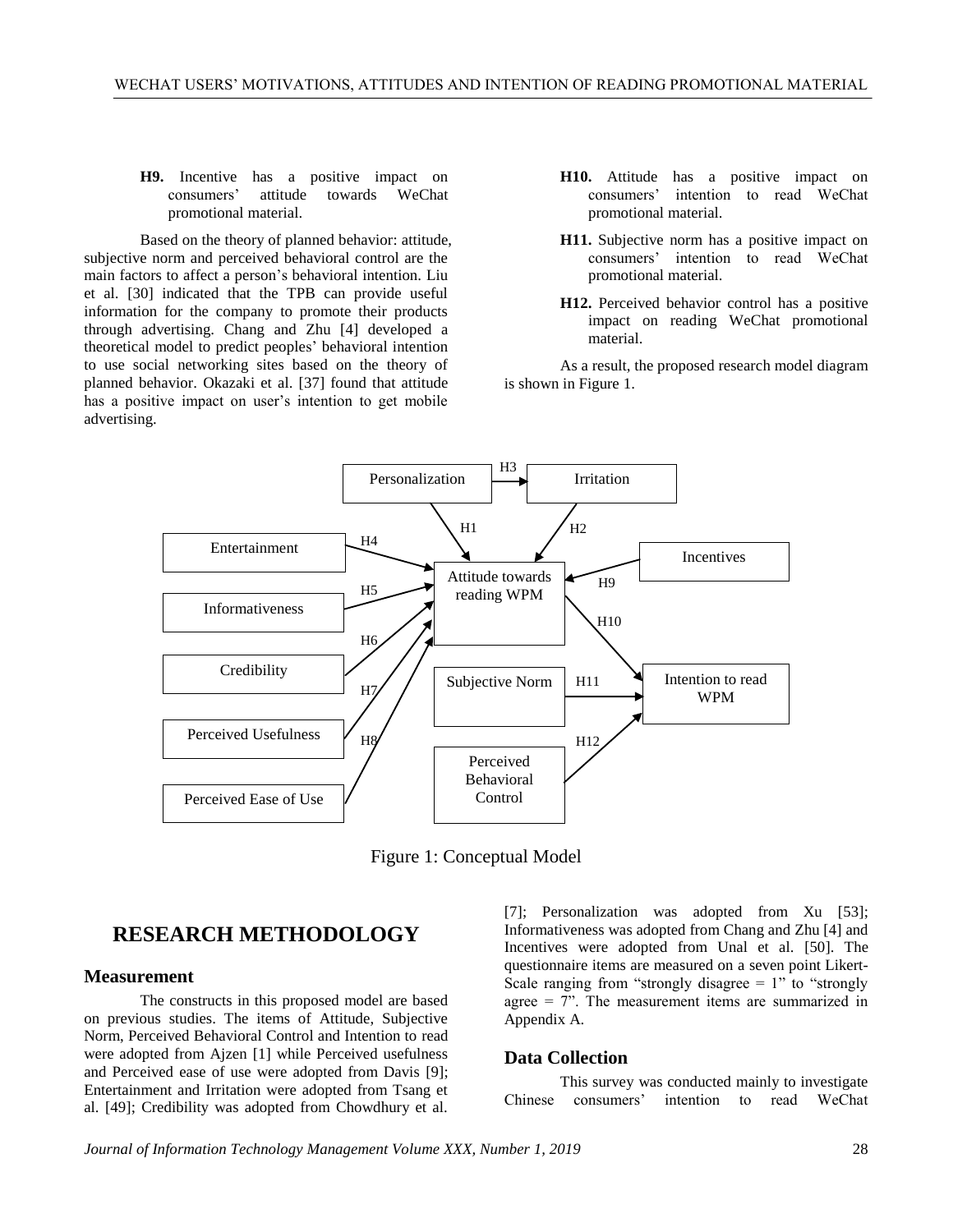Promotional Materials. The target respondents for this study were mobile users in China. A total of 396 surveys were collected, 2 samples were not Chinese people, 9 samples were incomplete (with missing values), 21 samples didn't have a WeChat account, so there were 32 samples that were not considered for data analysis, resulting in a final sample of 364. Table 1 represented the descriptive statistics of all respondents.

| <b>Demographics</b>          | <b>Number</b>    | Percentage |
|------------------------------|------------------|------------|
| <b>Gender</b>                |                  |            |
| Male                         | 195              | 53.60%     |
| Female                       | 169              | 46.40%     |
| <b>Education</b>             |                  |            |
| Primary school               | 15               | 4.12%      |
| Secondary school             | 53               | 14.56%     |
| <b>High school</b>           | $\overline{167}$ | 45.88%     |
| Two-year college diploma     | 52               | 14.29%     |
| University or above          | 77               | 21.15%     |
| Age                          |                  |            |
| < 18                         | 26               | 7.10%      |
| $\frac{1}{18} - 29$          | 198              | 54.40%     |
| $30 - 39$                    | 85               | 23.40%     |
| $40 - 49$                    | 38               | 10.40%     |
| >49                          | 17               | 4.70%      |
| <b>Salary</b>                |                  |            |
| $<$ RMB10,000                | 119              | 32.70%     |
| RMB10,000 - RMB19,999        | 158              | 43.40%     |
| RMB20,000 - RMB29,999        | 68               | 18.70%     |
| RMB30,000 - RMB39,999        | 15               | 4.10%      |
| $>$ RMB39,999                | $\overline{4}$   | 1.10%      |
| <b>WeChat Usage (Months)</b> |                  |            |
| < 7                          | 18               | 4.95%      |
| $7 - 12$                     | 26               | 7.14%      |
| $13 - 24$                    | 63               | 17.31%     |
| $25 - 36$                    | $\overline{83}$  | 22.80%     |
| $>36$                        | 174              | 47.80%     |

#### Table 1: Overall demographic profile of the 364 respondents

# **ANALYSIS AND RESULTS**

#### **Assessment of Measurement Model**

Structural equation modeling (SEM) was adopted to examine the hypotheses. It was selected to analyze all of the interrelated data by modeling the relationships among the dependent and independent constructs at the same time [20]. Moreover, Confirmatory Factor Analysis (CFA) was also adopted to investigate the relationships among the theoretical constructs. The purpose is to test the theoretical expectations for the proposed structure [17].

Exploratory factor analysis (EFA) and Confirmatory factor analysis (CFA) were used to evaluate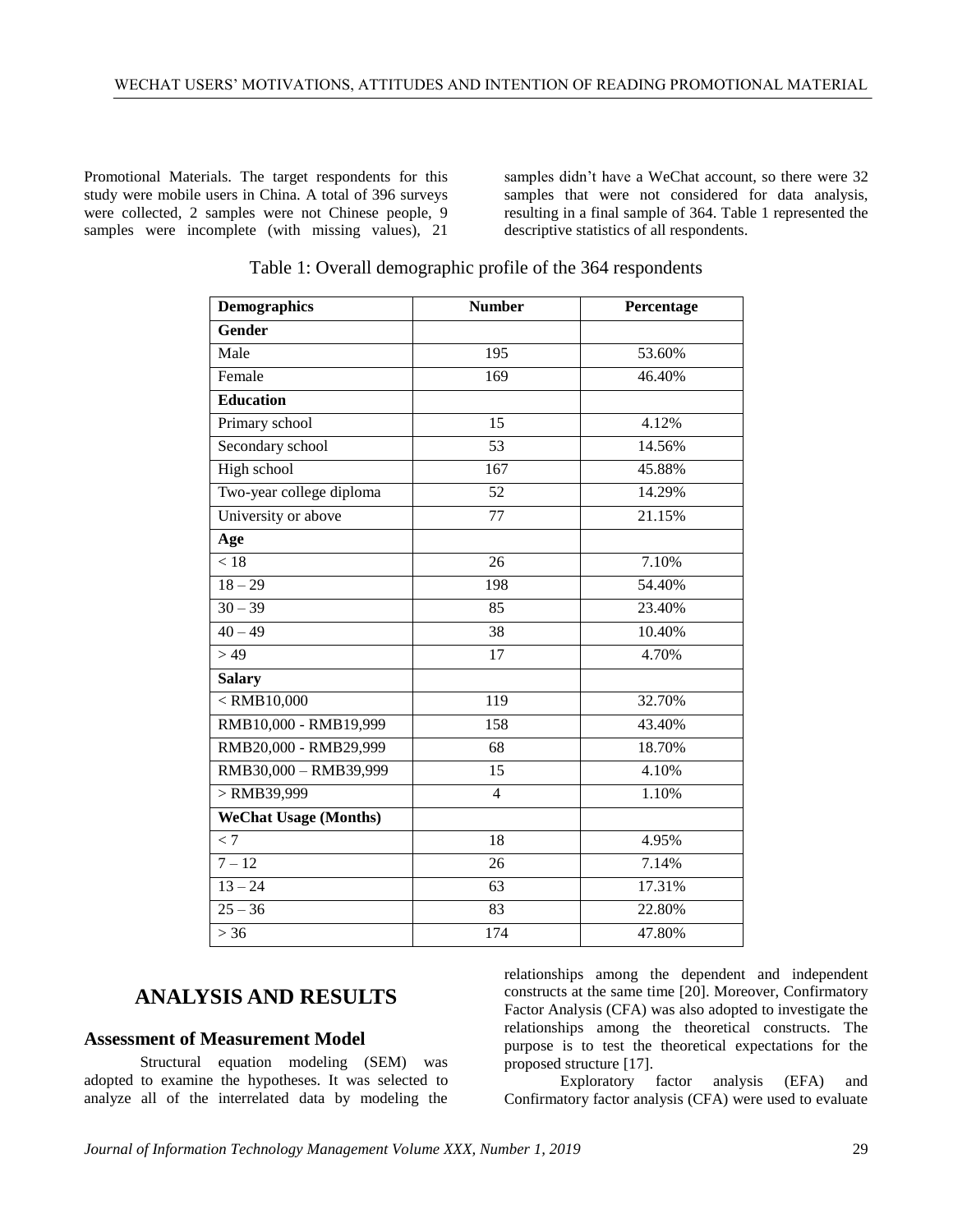the validity of the measured items using SPSS software. Firstly, exploratory factor analysis is used to extract all items to analyze the correlation among the variables in the dataset. The results are shown in Table 2.

|                            | Factor       |                |                |                |       |       |                |         |       |       |       |       |
|----------------------------|--------------|----------------|----------------|----------------|-------|-------|----------------|---------|-------|-------|-------|-------|
|                            | $\mathbf{1}$ | $\overline{2}$ | $\overline{3}$ | $\overline{4}$ | 5     | 6     | $\overline{7}$ | $\,8\,$ | 9     | 10    | 11    | 12    |
| CRED <sub>2</sub>          | 0.944        |                |                |                |       |       |                |         |       |       |       |       |
| CRED3                      | 0.872        |                |                |                |       |       |                |         |       |       |       |       |
| CRED1                      | 0.782        |                |                |                |       |       |                |         |       |       |       |       |
| INC <sub>3</sub>           |              | 0.955          |                |                |       |       |                |         |       |       |       |       |
| INC <sub>2</sub>           |              | 0.897          |                |                |       |       |                |         |       |       |       |       |
| INC1                       |              | 0.818          |                |                |       |       |                |         |       |       |       |       |
| IRR2                       |              |                | 0.934          |                |       |       |                |         |       |       |       |       |
| IRR1                       |              |                | 0.898          |                |       |       |                |         |       |       |       |       |
| IRR3                       |              |                | 0.819          |                |       |       |                |         |       |       |       |       |
| SN2                        |              |                |                | 0.943          |       |       |                |         |       |       |       |       |
| SN <sub>3</sub>            |              |                |                | 0.923          |       |       |                |         |       |       |       |       |
| SN1                        |              |                |                | 0.757          |       |       |                |         |       |       |       |       |
| PER <sub>2</sub>           |              |                |                |                | 0.985 |       |                |         |       |       |       |       |
| PER1                       |              |                |                |                | 0.773 |       |                |         |       |       |       |       |
| PER <sub>3</sub>           |              |                |                |                | 0.740 |       |                |         |       |       |       |       |
| EOU <sub>2</sub>           |              |                |                |                |       | 0.980 |                |         |       |       |       |       |
| EOU1                       |              |                |                |                |       | 0.790 |                |         |       |       |       |       |
| EOU3                       |              |                |                |                |       | 0.688 |                |         |       |       |       |       |
| ATT <sub>2</sub>           |              |                |                |                |       |       | 0.888          |         |       |       |       |       |
| ATT3                       |              |                |                |                |       |       | 0.835          |         |       |       |       |       |
| ATT1                       |              |                |                |                |       |       | 0.786          |         |       |       |       |       |
| ITR <sub>2</sub>           |              |                |                |                |       |       |                | 0.969   |       |       |       |       |
| ITR1                       |              |                |                |                |       |       |                | 0.865   |       |       |       |       |
| ITR3                       |              |                |                |                |       |       |                | 0.709   |       |       |       |       |
| INF <sub>2</sub>           |              |                |                |                |       |       |                |         | 0.898 |       |       |       |
| INF1                       |              |                |                |                |       |       |                |         | 0.797 |       |       |       |
| INF3                       |              |                |                |                |       |       |                |         | 0.704 |       |       |       |
| PBC1                       |              |                |                |                |       |       |                |         |       | 0.865 |       |       |
| PBC <sub>2</sub>           |              |                |                |                |       |       |                |         |       | 0.850 |       |       |
| PBC3                       |              |                |                |                |       |       |                |         |       | 0.726 |       |       |
| PU2                        |              |                |                |                |       |       |                |         |       |       | 0.941 |       |
| PUI                        |              |                |                |                |       |       |                |         |       |       | 0.766 |       |
| PU3                        |              |                |                |                |       |       |                |         |       |       | 0.707 |       |
| ENT <sub>1</sub>           |              |                |                |                |       |       |                |         |       |       |       | 0.976 |
| ENT <sub>2</sub>           |              |                |                |                |       |       |                |         |       |       |       | 0.772 |
| ENT <sub>3</sub>           |              |                |                |                |       |       |                |         |       |       |       | 0.678 |
| Cronbach's<br><b>Alpha</b> | 0.92         | 0.923          | 0.912          | 0.908          | 0.879 | 0.881 | 0.891          | 0.895   | 0.846 | 0.848 | 0.849 | 0.876 |

| Table 2: Exploratory factor analysis results and Cronbach's alpha |  |  |  |  |  |
|-------------------------------------------------------------------|--|--|--|--|--|
|                                                                   |  |  |  |  |  |

Secondly, the CFA was employed to measure the proposed model's goodness-of-fit and validity. For a good fit model, Hu and Bentler [22] suggested the acceptance of indexes are shown in Table 3, namely Chi square/degree of freedom ratio (Cmin/df), Comparative

Fit Index (CFI), Goodness of Fit (GFI), Adjusted Goodness of Fit Index (AGFI), Standardized Root Mean Residual (SRMR), and Root Mean Square Error (RMSEA). In addition, the initial proposed model didn't have a good fit, the items of Subjective Norm 1 (SN1) and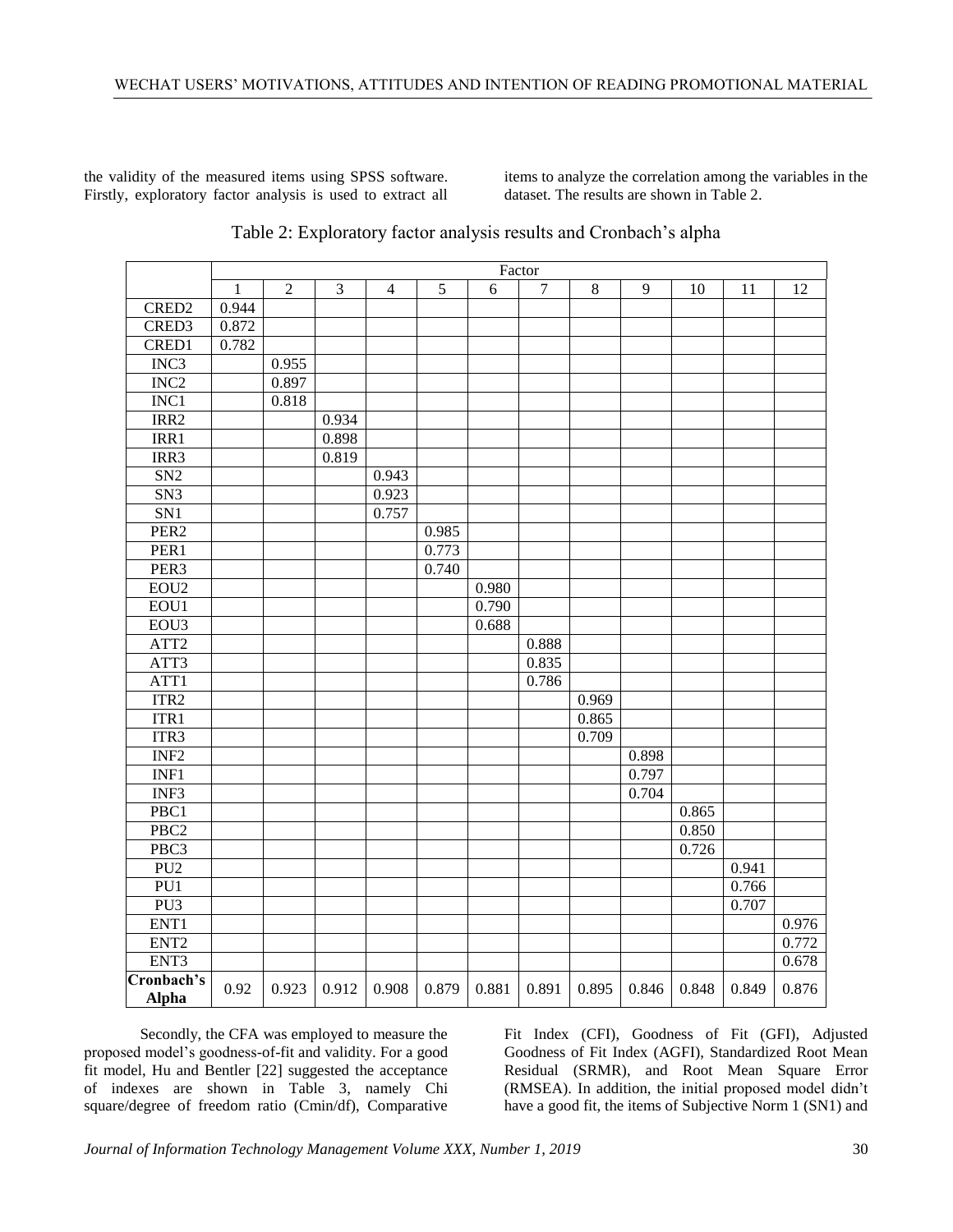Credibility 1 (CRED1) were removed in order to improve the proposed model fit, and the revised fit indices are shown in Table 3. All of the index values met their minimal requirements except the value of GFI (0.876), which is not far away from the corresponding minimal requirement.

| <b>Measure</b>             | Cmin/df | CFI   | GFI   | AGFI | <b>SRMR</b>   | <b>RMSEA</b>  | <b>PCLOSE</b> |
|----------------------------|---------|-------|-------|------|---------------|---------------|---------------|
| <b>Model fit criterion</b> |         | >0.8  | >0.95 | >0.8 | $< \!\! 0.09$ | $< \!\! 0.05$ | >0.05         |
| <b>Index value</b>         | .859    | 0.954 | 9.876 | 0.84 | 0.0345        | 0.049         | 0.666         |
| Good model fit $(Y/N)$     |         |       |       |      |               |               |               |

Table 3: Fit indices for the measurement model

Finally, the construct reliability and convergent validity were tested for the measurement model. Fornell and Larcker [13] indicated the composite reliability (CR) and the average variance extracted (AVE) should be above 0.7 and 0.5 respectively, and the square root of AVE was examined larger than the correlations between the construct and the other constructs. Based on Table 4 and 5, the results show that both the reliability and validity tests are passed.

### **Assessment of structural model**

After the validity results were found to be satisfactory, AMOS 22 was employed to test the structural model in order to confirm the relationships among the constructs by examining the structural path and the R2 scores. The model fit indices (cmin/df  $= 1.237$ ; RMSEA =  $0.026$ ; RMR =  $0.019$ ; CFI =  $0.999$ ; AGFI = 0.956; PCLOSE  $= 0.777$ ) indicate a good model fit. Then, this study evaluated the structural model to examine the hypothesized relationships. Figure 2 shows the results for the structural model, indicating that H1, H4, H7, H9, H10, H11 and H12 are significantly supported and the hypothesized paths account for a substantial portion of variance in the WeChat advertising environment. A summary of hypotheses test results are shown in Table 6.

| <b>Construct</b>    | <b>Indicator</b>  | <b>Factor</b><br>Loading | CR    | <b>AVE</b> |  |
|---------------------|-------------------|--------------------------|-------|------------|--|
| Credibility         | CRED <sub>2</sub> | 0.94                     |       |            |  |
|                     | CRED3             | 0.80                     | 0.905 | 0.826      |  |
| Incentives (INC)    | INC3              | 0.90                     |       |            |  |
|                     | INC <sub>2</sub>  | 0.87                     |       |            |  |
|                     | INC1              | 0.80                     | 0.924 | 0.802      |  |
| Irritation (IRR)    | IRR <sub>2</sub>  | 0.93                     |       |            |  |
|                     | IRR1              | 0.85                     |       | 0.779      |  |
|                     | IRR <sub>3</sub>  | 0.83                     | 0.913 |            |  |
| <b>Subject Norm</b> | SN <sub>2</sub>   | 0.93                     | 0.908 | 0.831      |  |
|                     | SN <sub>3</sub>   | 0.86                     |       |            |  |
| Personalization     | PER <sub>2</sub>  | 0.87                     |       |            |  |
|                     | PER1              | 0.78                     | 0.883 | 0.716      |  |
|                     | PER <sub>3</sub>  | 0.70                     |       |            |  |
| Perceived Ease of   | EOU <sub>2</sub>  | 0.88                     |       |            |  |
|                     | EOU1              | 0.84                     | 0.885 | 0.721      |  |
|                     | EOU3              | 0.76                     |       |            |  |
| Attitudes (ATT)     | ATT <sub>2</sub>  | 0.91                     |       |            |  |
|                     | ATT3              | 0.77                     | 0.894 | 0.738      |  |
|                     | ATT <sub>1</sub>  | 0.84                     |       |            |  |
| Intention to Read   | ITR <sub>2</sub>  | 0.89                     |       |            |  |
|                     | ITR1              | 0.88                     | 0.899 | 0.749      |  |
|                     | ITR3              | 0.77                     |       |            |  |
| Informativeness     | INF <sub>2</sub>  | 0.90                     |       |            |  |
|                     | INF1              | 0.83                     | 0.853 | 0.661      |  |
|                     | INF3              | 0.63                     |       |            |  |
| Perceived           | PBC1              | 0.84                     |       |            |  |
|                     | PBC <sub>2</sub>  | 0.78                     | 0.86  |            |  |
|                     | PBC3              | 0.82                     |       | 0.672      |  |
| Perceived           | PU <sub>2</sub>   | 0.90                     |       |            |  |
|                     | PU1               | 0.83                     | 0.853 |            |  |
|                     | PU <sub>3</sub>   | 0.82                     |       | 0.66       |  |
| Entertainment       | ENT1              | 0.86                     |       |            |  |
|                     | ENT <sub>2</sub>  | 0.76                     | 0.877 | 0.704      |  |
|                     | ENT3              | 0.81                     |       |            |  |

Table 4: Results of convergent validity testing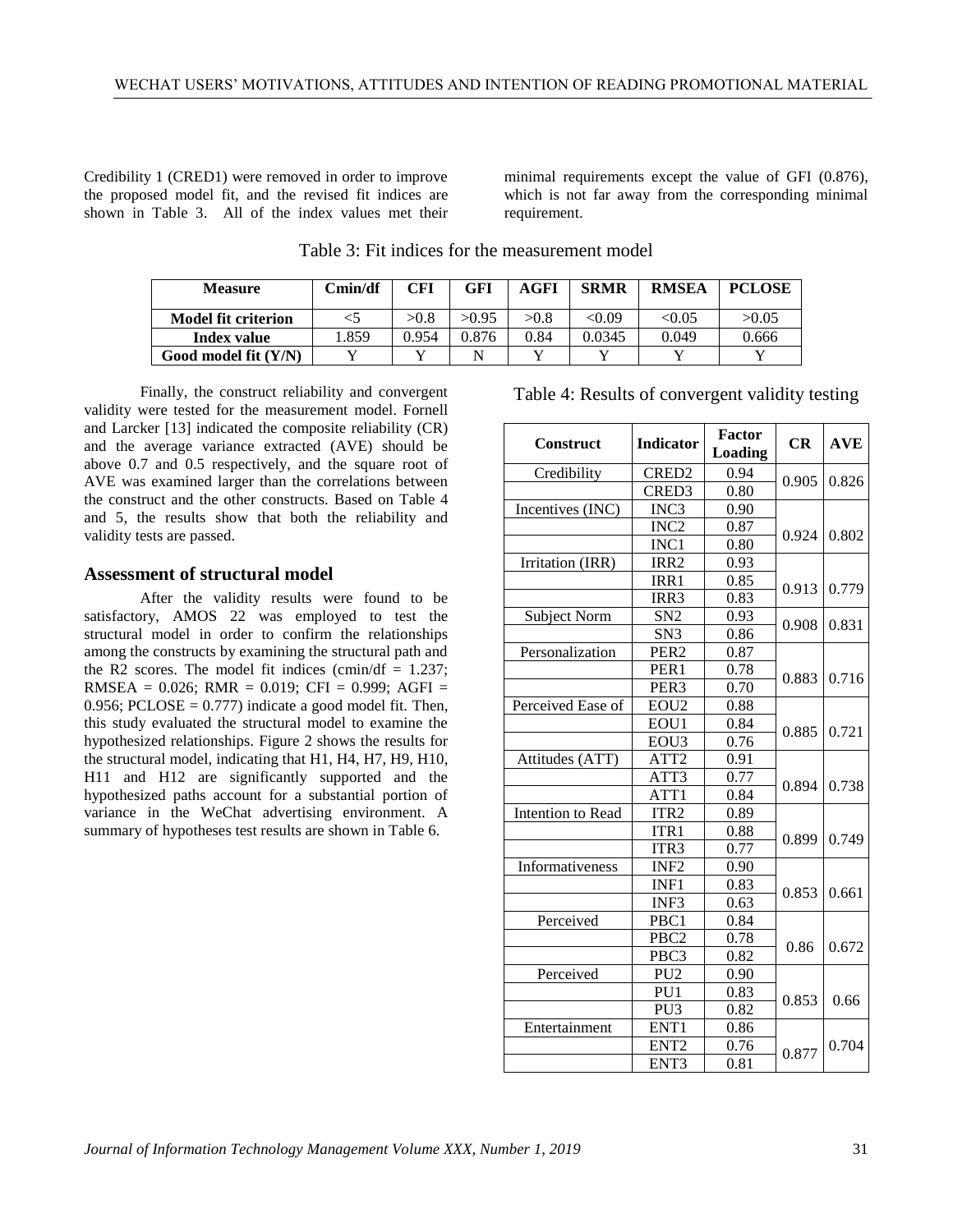|             | PU    | <b>CRED</b> | <b>INC</b> | <b>IRR</b> | <b>SN</b> | <b>PER</b> | <b>EOU</b> | <b>ATT</b> | <b>ITR</b> | <b>INF</b> | <b>PBC</b> | <b>ENT</b> |
|-------------|-------|-------------|------------|------------|-----------|------------|------------|------------|------------|------------|------------|------------|
| PU          | 0.812 |             |            |            |           |            |            |            |            |            |            |            |
| <b>CRED</b> | 0.398 | 0.909       |            |            |           |            |            |            |            |            |            |            |
| <b>INC</b>  | 0.380 | 0.443       | 0.895      |            |           |            |            |            |            |            |            |            |
| <b>IRR</b>  | 0.009 | $-0.025$    | $-0.098$   | 0.882      |           |            |            |            |            |            |            |            |
| <b>SN</b>   | 0.395 | 0.399       | 0.406      | $-0.044$   | 0.912     |            |            |            |            |            |            |            |
| <b>PER</b>  | 0.448 | 0.505       | 0.430      | $-0.009$   | 0.336     | 0.846      |            |            |            |            |            |            |
| <b>EOU</b>  | 0.461 | 0.257       | 0.301      | $-0.063$   | 0.332     | 0.271      | 0.849      |            |            |            |            |            |
| <b>ATT</b>  | 0.532 | 0.338       | 0.463      | $-0.083$   | 0.495     | 0.373      | 0.399      | 0.859      |            |            |            |            |
| <b>ITR</b>  | 0.529 | 0.389       | 0.417      | $-0.031$   | 0.456     | 0.433      | 0.541      | 0.463      | 0.865      |            |            |            |
| <b>INF</b>  | 0.460 | 0.252       | 0.467      | 0.003      | 0.364     | 0.421      | 0.344      | 0.356      | 0.409      | 0.813      |            |            |
| <b>PBC</b>  | 0.410 | 0.292       | 0.286      | 0.075      | 0.384     | 0.332      | 0.548      | 0.423      | 0.454      | 0.326      | 0.820      |            |
| <b>ENT</b>  | 0.554 | 0.533       | 0.519      | $-0.065$   | 0.476     | 0.441      | 0.500      | 0.540      | 0.538      | 0.409      | 0.421      | 0.839      |

Table 5: Square root of AVE and correlation among constructs



Figure 2: The results of the structured model.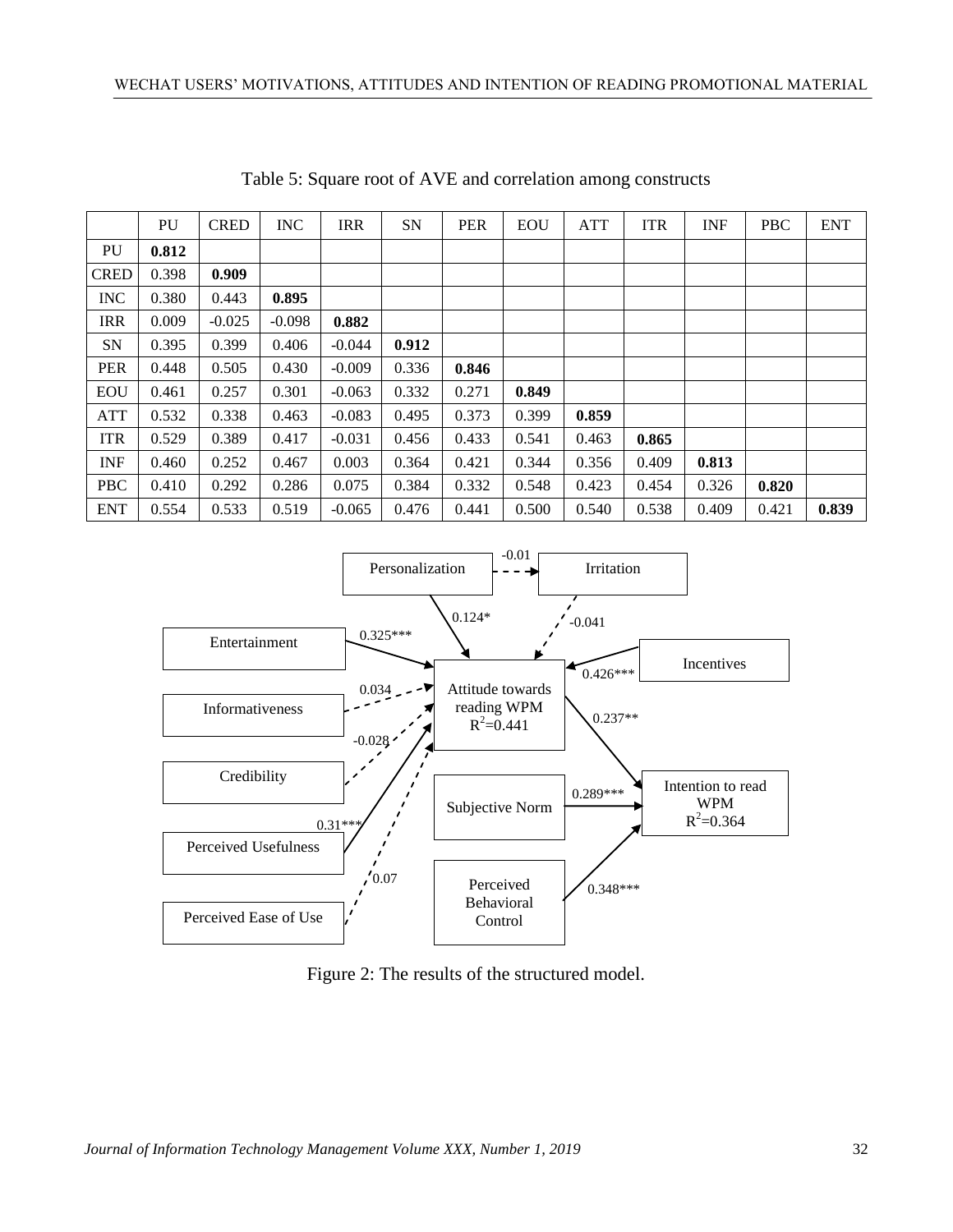| Hypothesis      | Path                                                            | Result    |
|-----------------|-----------------------------------------------------------------|-----------|
| H1              | Personalization $\rightarrow$ Attitude                          | Supported |
| H2              | Irritation $\rightarrow$ Attitude                               | Rejected  |
| H <sub>3</sub>  | Personalization $\rightarrow$ Irritation                        | Rejected  |
| H4              | Entertainment $\rightarrow$ Attitude                            | Supported |
| H <sub>5</sub>  | Informativeness $\rightarrow$ Attitude                          | Rejected  |
| H <sub>6</sub>  | Credibility $\rightarrow$ Attitude                              | Rejected  |
| H7              | Perceived usefulness $\rightarrow$ Attitude                     | Supported |
| H8              | Perceived ease of use $\rightarrow$ Attitude                    | Rejected  |
| H9              | Incentives $\rightarrow$ Attitude                               | Supported |
| H10             | Attitude $\rightarrow$ Behavioral intention                     | Supported |
| H <sub>11</sub> | Subjective norm $\rightarrow$ Behavioral intention              | Supported |
| H <sub>12</sub> | Perceived behavioral control $\rightarrow$ Behavioral intention | Supported |

Table 6: Summary of hypotheses test results.

# **DISCUSSION AND CONCLUSION**

This study is an initial study to analyze the effects of WeChat promotional material. As WeChat is already popular in China and is expected to get popular in Europe, the facts provide strong motivations for this study. The results of this study have several important implications.

First, based on the coefficients of psychological motivations (entertainment, incentives, perceived usefulness and personalization), incentives (0.426) is the most influential factor of attitude, followed by entertainment (0.325), perceived usefulness (0.31) and personalization (0.124). These findings support the dominant role of incentives in influencing mobile users' attitudes towards WeChat promotional materials. This outcome is consistent with Varnali, Yilmaz & Toker's research findings regarding university students placing relatively greater emphasis on incentives about SMSbased mobile advertising campaigns using a field experience [52]. Providing more incentives enhances users' attitudes towards WeChat promotional materials, which in turn will strengthen their propensity to engage in reading WeChat promotional material. In terms of entertainment, these findings partly support research findings from Kim et al. [26] that American students place relatively greater emphasis on seeking entertainment from using social networking sites (but not for Korean students). As per perceived usefulness, users read WeChat promotional material based on whether the advertisements are useful to them. The results are consistent with Zhang and Mao's research findings [55] that perceived usefulness is one of the predictors for the intention to read SMS advertising messages. With regard to personalization, the results are consistent with those

obtained by Feng, Fu and Qin [12] that personalization is one of the positive predictors of extrinsic motivation that leads to higher levels of behavioral intention engagement with mobile advertising. It is suggested that WeChat offers personalized WeChat promotional material to WeChat users to gain a higher acceptance rate of mobile advertising.

Second, subjective norm and perceived behavioral control are found to have a significant positive impact on consumer attitude. The results are consistent with the findings from Lin and Chen [29] that subjective norms and perceived behavior control have significant positive effects on the intention to accept SMS advertisements. The WeChat platform is suggested to provide a good user interface such that WeChat users can easily read some multi-media or even 3D attractive advertisements.

Third, in terms of attitude, the overall mean of attitude is 4.67 (out of 7), indicating that the Chinese users have slightly positive attitudes toward WeChat promotional material. Attitude has a significant positive impact (0.237) on behavioral intention of reading WeChat promotional material supporting Shih et al. [43]. Motivating users through incentive, entertainment and perceived usefulness improves their attitudes, which in turn will increase their intentions of reading WeChat promotional material.

Finally, the overall mean of behavioral intention of reading WeChat promotional material is 5.07 (out of 7), reflecting that the Chinese WeChat users generally have the willingness to read WeChat promotional material. The improved users' attitudes toward WeChat promotional material; increased level of incentives; increased control over reading WeChat promotional material and the increased social pressure to engage reading WeChat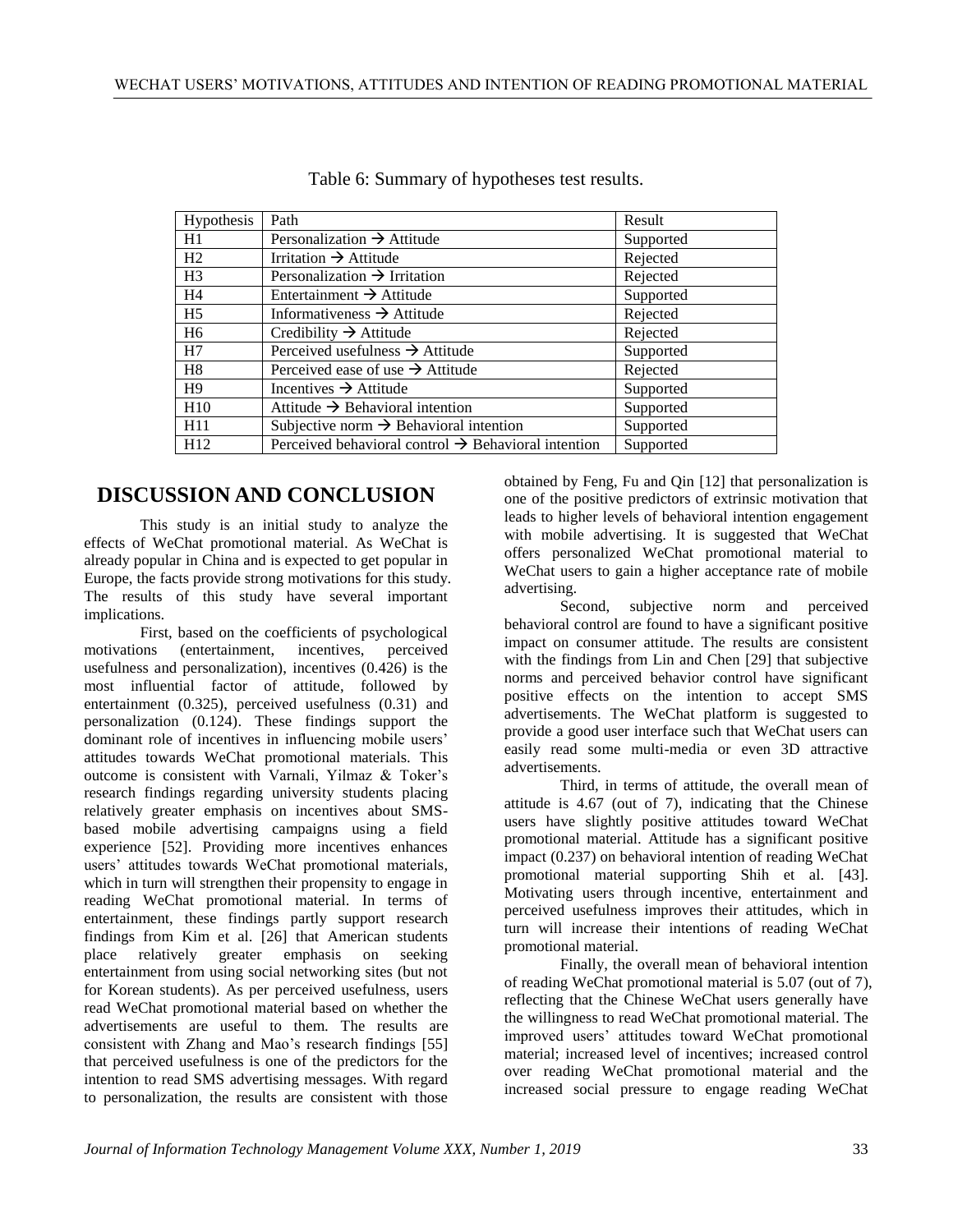promotional material will enhance Chinese users' intentions of reading WeChat promotional material.

# **LIMITATION AND DIRECTIONS FOR FUTURE RESEARCH**

There are some limitations in this research study. First, the target respondents are mainly Chinese and may not be generalized to WeChat users in other countries. Second, this research survey was performed in Macau only. Since Macau is an international gambling city in China, WeChat users in Macau may not reflect the total WeChat population in China. Third, the psychological motivations identified in this literature may not fully describe Chinese users' motivations of reading WeChat promotional material. Fourth, more than 50% of respondents are young adults (aged  $18 - 29$ ) in this study. However, the older adults (aged  $30 - 60$ ) have gradually become more frequent WeChat users, they may have different attitudes and behaviors toward reading WeChat promotional material.

There are a few recommendations for a future study. First, psychological motivations of reading WeChat promotional material can be compared in different countries in order to find out any cultural differences. Second, collecting more data for older adult groups can be used to compare the results among different age groups. Finally, in addition to including additional psychological motivation factors such as convenience, satisfaction can also be included as an important antecedent of behavioral intention to read WeChat promotional material. Measuring the direct and indirect effect of psychological motivation factors on behavioral intention of reading WeChat promotional material mediated by satisfaction are suggested.

## **REFERENCES**

- [1] Ajzen, I., "The theory of planned behavior," *Organizational behavior and human decision processes,* Vol. 50, No. 2, 1991, pp.179- 211.
- [2] Bauer, H. H., Barnes, S. J. Barnes, Reichardt, T. and Neumann, M. M., "Driving consumer acceptance of mobile marketing: a theoretical framework and empirical study," *Journal of Electronic Commerce Research,* Vol. 6, No. 3, 2005, pp.181-192.
- [3] Blom, J., "Personalization: a taxonomy," In ACM-*CHI'00 extended abstracts on Human factors in computing systems*, 2000, pp.313-314.
- [4] Chang, Y. P. and Zhu, D. H., "Understanding social networking sites adoption in China: A comparison of pre-adoption and post-adoption,". *Computers in Human behavior,* Vol. *27*, No. 5, 2011, pp.1840- 1848.
- [5] Chellappa, R. K. and Sin, R. G., "Personalization versus privacy: An empirical examination of the online consumer's dilemma," *Information Technology and Management,* Vol. *6*, No. 2-3, 2005, pp.181-202.
- [6] ChinaEU Newsletter, "WeChat lands in Europe", [http://www.chinaeu.eu/wechat-lands-in-europe-](http://www.chinaeu.eu/wechat-lands-in-europe-%E5%BE%AE%E4%BF%A1%E7%99%BB%E9%99%86%E6%AC%A7%E6%B4%B2/) [%E5%BE%AE%E4%BF%A1%E7%99%BB%E9](http://www.chinaeu.eu/wechat-lands-in-europe-%E5%BE%AE%E4%BF%A1%E7%99%BB%E9%99%86%E6%AC%A7%E6%B4%B2/) [%99%86%E6%AC%A7%E6%B4%B2/](http://www.chinaeu.eu/wechat-lands-in-europe-%E5%BE%AE%E4%BF%A1%E7%99%BB%E9%99%86%E6%AC%A7%E6%B4%B2/) (Accessed March 4, 2017).
- [7] Chowdhury, H. K., Parvin, N., Weitenberner, C. and Becker, M., "Consumer attitude toward mobile advertising in an emerging market: An empirical study," *International Journal of Mobile Marketing,* Vol. 1, No. 2, 2006, pp.33–41.
- [8] Correa, T., Hinsley, A. W. and De Zuniga, H. G., "Who interacts on the Web?: The intersection of users' personality and social media use," *Computers in Human Behavior,* Vol. 26, No. 2, 2010, pp.247-253.
- [9] Davis, F. D., "Perceived usefulness, perceived ease of use, and user acceptance of information technology," *MIS quarterly,* Vol. 13, No. 3, 1989, pp.319-340.
- [10] Ducoffe, R. H., "Advertising value and advertising on the web," *Journal of advertising research,* Vol. *36*, No. 5, 1996, pp.21-35.
- [11] Econsultancy, "20+ stats that show the state of mobile marketing in China," 2014. [https://econsultancy.com/blog/65895-20-stats-that](https://econsultancy.com/blog/65895-20-stats-that-show-the-state-of-mobile-marketing-in-china/)[show-the-state-of-mobile-marketing-in-china/](https://econsultancy.com/blog/65895-20-stats-that-show-the-state-of-mobile-marketing-in-china/) (Accessed August 9, 2015).
- [12] Feng, X. F., Fu, S. I. and Qin, J., "Determinants of consumers' attitudes toward mobile advertising: The mediating roles of intrinsic and extrinsic motivations*," Computers in Human Behavior*, Vol. 63, 2016, pp.334-341.
- [13] Fornell, C. and Larcker, D. F., "Evaluating structural equation models with unobservable variables and measurement error," *Journal of marketing research,* Vol. 18, No. 1, 1981, pp.39-50.
- [14] Fu, S., Huang, J., Yan, Y. and Ou, Y., "Research on undergraduates' continuous using behaviors of WeChat: data from China, *Journal of Chemical and Pharmaceutical Research,* Vol. *6*, No. 6, 2014, pp.125-130.
- [15] Gao, S. and Zang, Z., "An empirical examination of users' adoption of mobile advertising in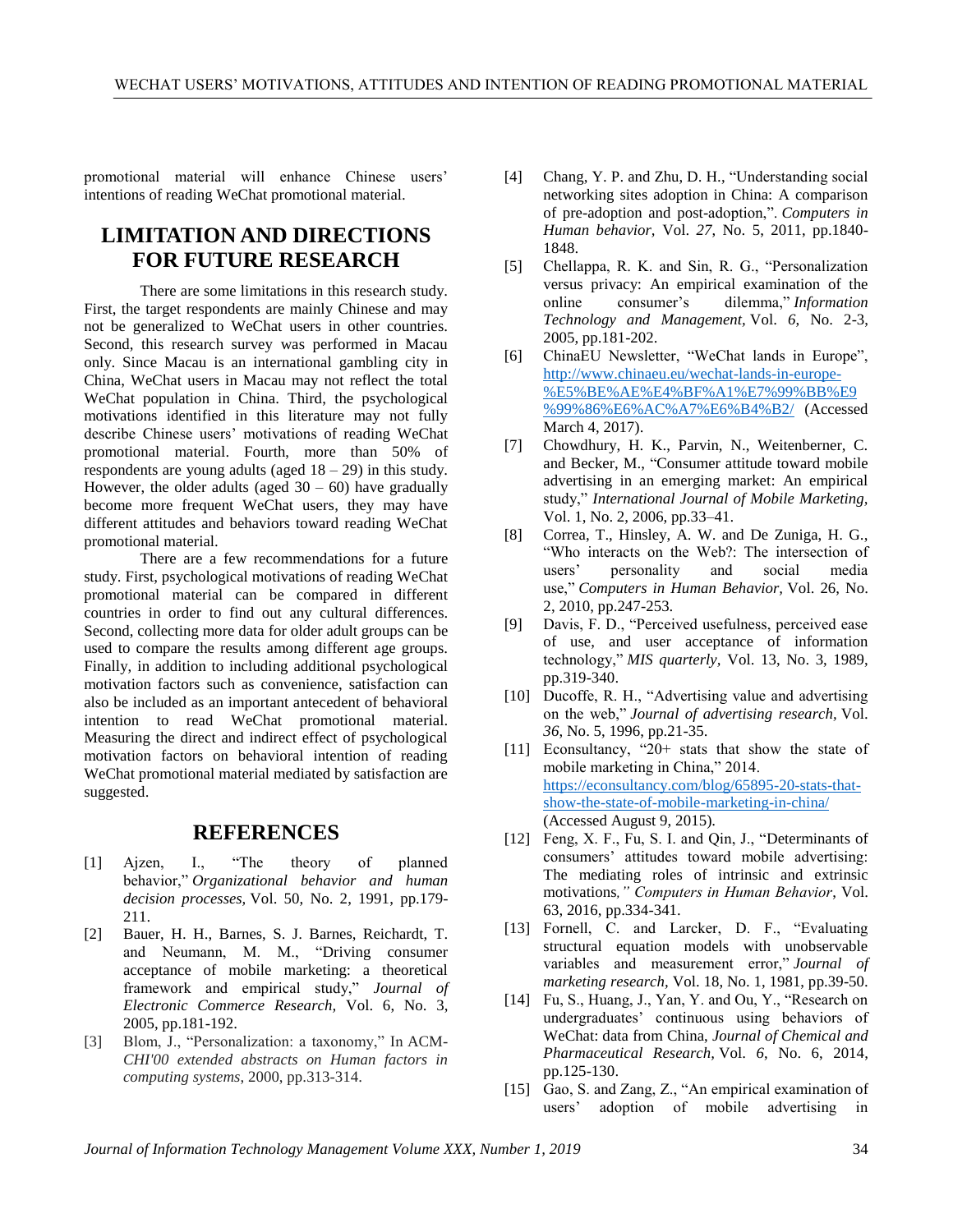China," *Information Development,* Vol. 32, No. 2, 2016, pp.203-215.

- [16] Gao, T., Sultan, F. and Rohm, A. J., "Factors influencing Chinese youth consumers' acceptance of mobile marketing," *Journal of Consumer Marketing,* Vol. 27, No. 7, 2010, pp.574-583.
- [17] Gefen, D., Straub, D. and Boudreau, M. C., "Structural Equation Modeling and Regression: Guidelines for Research Practice," *Communications of the association for information systems,* Vol. 4, No. 1, 2000, Article 7.
- [18] Greyser, S., "Irritation in Advertising," *Journal of Advertising Research,* Vol. 13, No. 1, 1973, pp.3-7.
- [19] Haghirian, P., Madlberger, M. and Tanuskova, A., "Increasing advertising value of mobile marketingan empirical study of antecedents," *Proceedings of the 38th Annual Hawaii International Conference on System Sciences*, Big Island, HI, USA, January 2005, pp.32c.
- [20] Hair, J. F., Black, W. C., Babin, B. J., Anderson, R. E. and Tatham, R. L., Multivariate Data Analysis (6<sup>th</sup> ed.), Upper Saddle River, NJ: Pearson Education Inc., 2006.
- [21] Hanley, M. and Becker, M., "A Multi-Year Analysis of College Student Cell Phone Usage and Advertising Acceptance," *Proceedings of the American Academy of Advertising*, Cincinnati, OH, USA, March 2009.
- [22] Hu, L. T. and Bentler, P. M., "Cutoff criteria for fit indexes in covariance structure analysis: Conventional criteria versus new alternatives," *Structural Equation Modeling: A Multidisciplinary Journal,* Vol. 6, No. 1, 1999, pp.1-55.
- [23] Hua, X., Qi, W. and Zhang, S., "Research on Undergraduates' Perception of Wechat Acceptance," *Proceedings of 2014 IEEE 11th International Conference on E-Business Engineering*, Guangzhou, China, November 2014, pp.61-67.
- [24] Kim, Y. B., Yoon, Y., Kim, Y. and Lee, B. G., "Strategy to maximize Mobile Advertising Effect in Smart Environment: Focused on DuCoffe model and TAM. International Journal of Smart Home, Vol. 6, No. 3, 2012, pp.9-16.
- [25] Kim, Y. J. and Han, J., "Why smartphone advertising attracts customers: A model of Web advertising, flow, and personalization," *Computers in Human Behavior,* Vol. 33, 2014, pp.256-269.
- [26] Kim, Y., Sohn, D., and Choi, S. M., "Cultural difference in motivations for using social network sites: A comparative study of American and Korean

college students*," Computers in Human Behavior*, Vol. 27, No. 1, 2011, pp.365–372.

- [27] Leppäniemi, M. and Karjaluoto, H., "Mobile marketing: from marketing strategy to mobile marketing campaign implementation," *International Journal of Mobile Marketing,* Vol. 3, No. 1, 2008, pp.50-61.
- [28] Lien, C. H., and Cao, Y., "Examining WeChat users' motivations, trust, attitudes, and positive word-of-mouth: Evidence from China," *Computers in Human Behavior,* Vol. 41, 2014,, pp.104-111.
- [29] Lin, H., and Chen, Z., "Influence of SMS Advertising on Consumer Behavioral Intention," *Journal of Organizational and End User Computing*, Vol. 27, No. 4, 2015, pp.25-42.
- [30] Liu, S., Smith, J. R. and Gallois, C., "Chinese consumers' intentions to purchase foreign products and advertising in China," *China Media Research,* Vol. 9, No. 3, 2013, pp.33-41.
- [31] Logan, K., Bright, L. F. and Gangadharbatla, H., "Facebook versus television: advertising value perceptions among females," *Journal of Research in Interactive Marketing,* Vol. *6*, No. 3, 2012, pp.164-179.
- [32] MacKenzie, S. B. and Lutz, R. J., "An empirical examination of the structural antecedents of attitude toward the ad in an advertising pretesting context," *The Journal of Marketing*, Vol. 53, No. 2, 1989, pp.48-65.
- [33] Mir, I. A., "Consumer attitudinal insights about social media advertising: A South Asian perspective," *The Romanian Economic Journal,* Vol. 45, 2012, pp.265-288.
- [34] Moon, J. W. and Kim, Y. G., "Extending the TAM for a World-Wide-Web context," *Information & management,* Vol. *38*, No. 4, 2001, pp.217-230.
- [35] Nyheim, P., Xu, S., Zhang, L. and Mattila, A. S., "Predictors of avoidance towards personalization of restaurant smartphone advertising: a study from the millennials' perspective," *Journal of Hospitality and Tourism Technology*, Vol. 6, No. 2, 2015, pp.145-159.
- [36] Oh, L. B. and Xu, H., "Effects of multimedia on mobile consumer behavior: An empirical study of location-aware advertising," *Proceedings of ICIS 2013*, 56, Seattle, Washington, USA, December 2003.
- [37] Okazaki, S., Katsukura, A. and Nishiyama, M., "How mobile advertising works: The role of trust in improving attitudes and recall. *Journal of Advertising Research,* Vol. 47, No. 2, 2007, pp.165-178.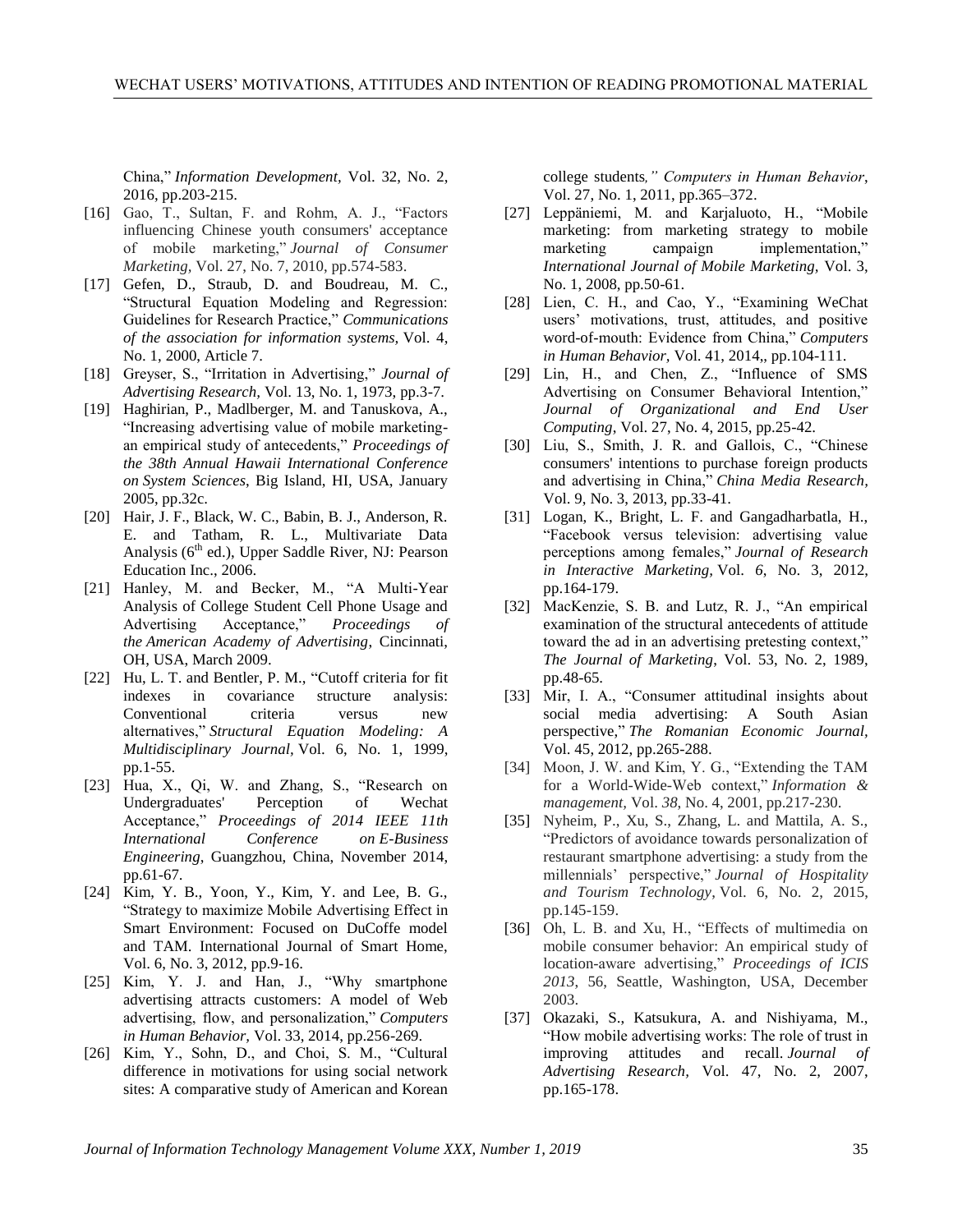- [38] PwC, "Mobile advertising in China," 2014. [https://www.pwchk.com/en/publications/mobile](https://www.pwchk.com/en/publications/mobile-advertising-in-china.html)[advertising-in-china.html](https://www.pwchk.com/en/publications/mobile-advertising-in-china.html) (Accessed February 8, 2015).
- [39] Reyck, B. D. and Degraeve, Z., "Broadcast scheduling for mobile advertising," *Operations Research,* Vol. 51, No. 4, 2003, pp.509-517.
- [40] Saadeghvaziri, F. and Hosseini, H. K., "Mobile advertising: An investigation of factors creating positive attitude in Iranian customers," *African journal of business management,* Vol. 5, No. 2, 2011, pp.394-404.
- [41] Shalini N Tripathi and Masood H Siddiqui, "Effectiveness of Mobile Advertising: The Indian Scenario," *Vikalpa,* Vol. 33, No.4, 2008, pp.46-59.
- [42] Shavitt, S., Lowrey, P. W. and Haefner, J. E., "Public Attitudes Toward Advertising: More Favorable Than You Might Think," *Journal of Advertising Research,* Vol. 38, No. 4, 1998, pp.7– 22.
- [43] Shih, H. P., Lai, K. H., and Cheng, T. C. E., "Informational and relational influences on electronic word of mouth: An empirical study of an online consumer discussion forum," *International Journal of Electronic Commerce*, Vol. 17, No. 4, 2013, pp.137–165.
- [44] Social media marketing industry report. 2016. [https://www.socialmediaexaminer.com/wp](https://www.socialmediaexaminer.com/wp-content/uploads/2016/05/SocialMediaMarketingIndustryReport2016.pdf)[content/uploads/2016/05/SocialMediaMarketingInd](https://www.socialmediaexaminer.com/wp-content/uploads/2016/05/SocialMediaMarketingIndustryReport2016.pdf) [ustryReport2016.pdf](https://www.socialmediaexaminer.com/wp-content/uploads/2016/05/SocialMediaMarketingIndustryReport2016.pdf)
- [45] Song, D. I., Wang, Y. J. and You, F., "Study on WeChat User Behaviors of University Graduates," *Proceedings of the 5th International Conference on Digital Home*, Guangzhou, China, November 2014, pp.353-360.
- [46] Statistical Report on Internet Development in China, 2016. [http://cnnic.com.cn/IDR/ReportDownloads/201604/](http://cnnic.com.cn/IDR/ReportDownloads/201604/P020160419390562421055.pdf) [P020160419390562421055.pdf](http://cnnic.com.cn/IDR/ReportDownloads/201604/P020160419390562421055.pdf)
- [47] Techcrunch.com, "Tencent reports \$1.5B profit thanks to its WeChat messaging app and mobile games," 2016. [https://techcrunch.com/2016/11/16/tencent-q3-](https://techcrunch.com/2016/11/16/tencent-q3-2016/) [2016/](https://techcrunch.com/2016/11/16/tencent-q3-2016/) (Accessed December 4, 2016).
- [48] TMO group, "What's the Most Popular Mobile App in China Now, and Why Is It WeChat?" [https://www.tmogroup.asia/whats-the-most](https://www.tmogroup.asia/whats-the-most-popular-mobile-app-in-china-now-and-why-is-it-wechat/)[popular-mobile-app-in-china-now-and-why-is-it](https://www.tmogroup.asia/whats-the-most-popular-mobile-app-in-china-now-and-why-is-it-wechat/)[wechat/](https://www.tmogroup.asia/whats-the-most-popular-mobile-app-in-china-now-and-why-is-it-wechat/) (Accessed December 12, 2016).
- [49] Tsang M. M, Ho, S. C. and Liang, T. P., "Consumer attitudes toward mobile advertising: an empirical study," *International Journal of*

*Electronic Commerce,* Vol. 8, No. 3, 2004, pp.65– 78.

- [50] Unal, S., Ercis, A. and Keser, E., "Attitudes towards mMobile advertising-A research to determine the differences between the attitudes of youth and adults," *Procedia Social and Behavioral Sciences*, Vol. 24, 2011, pp.361–377.
- [51] Varnali, K. and Toker, A., "Mobile marketing research: state-of-the-art," *International Journal of Information Management,* Vol. 30, No. 2, 2010, pp.144-151.
- [52] Varnali, K., Yilmaz, C. and Toker, A., "Predictors" of attitudinal and behavioral outcomes in mobile advertising: A field experiment," *Electronic Commerce Research and Applications*, Vol. 11, No. 6, 2012, pp.570-581.
- [53] Xu, D. J., "The influence of personalization in affecting consumer attitude toward mobile advertising in China," *Journal of Computer Information Systems,* Vol. 47, No. 2, 2006, pp.9-19.
- [54] Yang, H. C. and Zhou, L., "Extending TPB and TAM to mobile viral marketing: An exploratory study on American young consumers' mobile viral marketing attitude, intent and behavior," *Journal of Targeting, Measurement and Analysis for Marketing,* Vol. 19, No. 2, 2011, pp.85-98.
- [55] Zhang, J. and Mao, E., "Understanding the acceptance of mobile SMS advertising among young Chinese consumers," *Psychology & Marketing,* Vol. 25, No. 8, 2008, pp.787-805.

### **AUTHOR BIOGRAPHIES**

**Kin Meng Sam** is currently an assistant professor in Electronic Business at the University of Macau. He has published several conference and journal papers regarding to online consumers' decision-making styles, e-marketing mix, ontology and user acceptance of IT. His current interests include i) e-marketing mix, ii) ontology-based business system, iii) online consumer behavior, iv) user acceptance of IT and iv) text-mining system.

**Chris Chatwin** is a full professor in the Department of Engineering and Design at the University of Sussex, United Kingdom. He is currently holding the Chair of Engineering, University of Sussex, UK; where he is Research Director of the "iims Research Centre". His current interests include i) recognition, tracking, surveillance & security systems, ii) informatics, communications & space, iii) biomedical diagnostics & prognostics and iv) e-commerce.